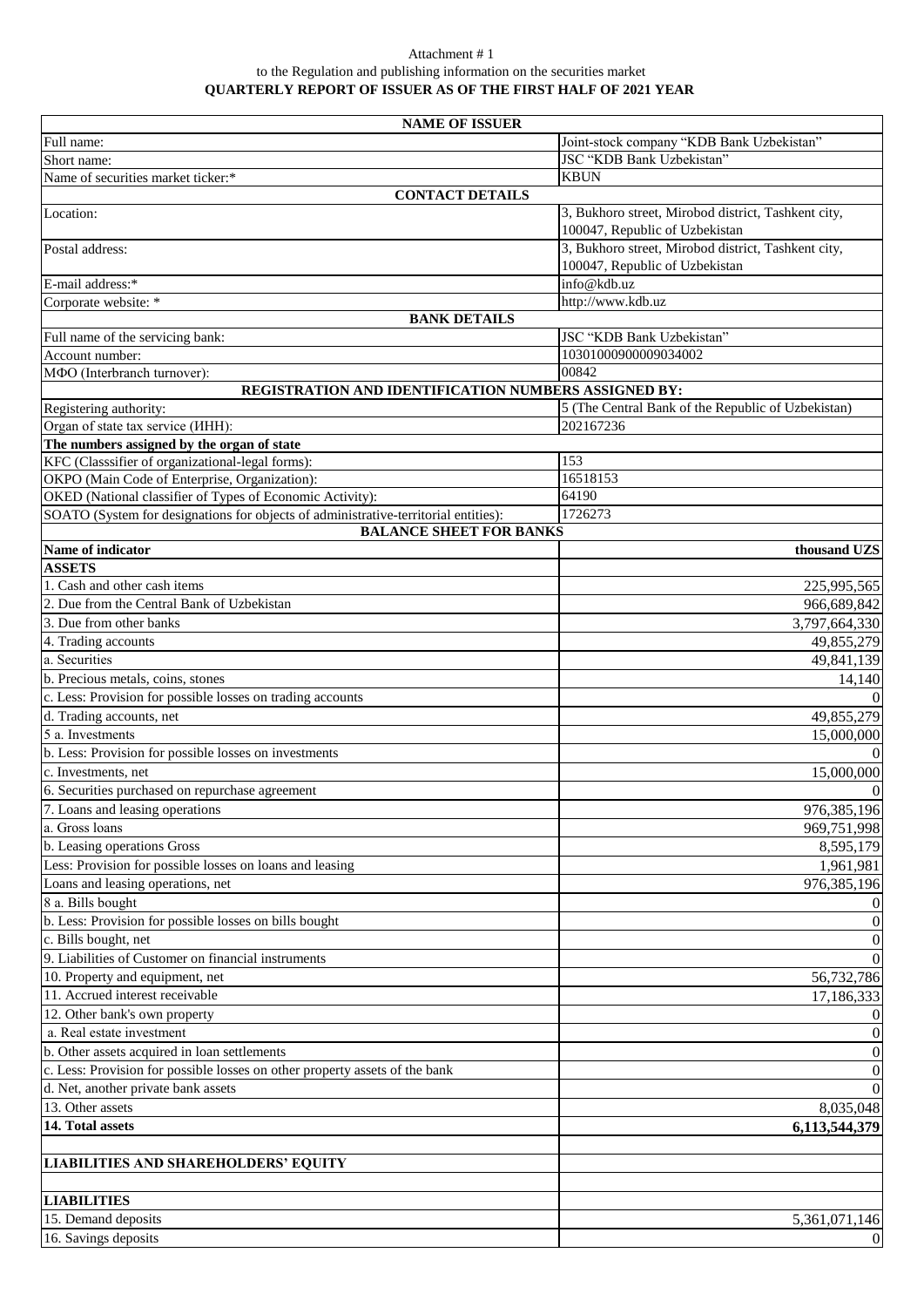| 17. Time deposits                                                                  | 1,113,998        |
|------------------------------------------------------------------------------------|------------------|
| 18. For payment in the Central Bank of Uzbekistan                                  | $\Omega$         |
| $19.$ Due to other banks                                                           | 38,445,913       |
| 20. Securities sold under agreement with a subsequent purchase                     |                  |
| 21. Loans and leasing operations for payment                                       |                  |
| 22. Subordinated debt                                                              |                  |
| 23. Accrued interest payable                                                       | 34,834           |
| 24. Other liabilities                                                              | 8,722,525        |
| 25. Total liabilities                                                              | 5,409,388,416    |
|                                                                                    |                  |
| <b>EQUITY</b>                                                                      |                  |
| 26. Charter Capital                                                                | 101,272,261      |
| a. Shares - Ordinary                                                               | 101,272,261      |
| b. Shares - Priveleged                                                             | $\mathbf{0}$     |
| 27. Additional paid-in capital                                                     | $\overline{0}$   |
| 28. Reserve capital                                                                | 267, 141, 142    |
| a. Reserve fund for general purpose                                                | 48,020,752       |
| a.1. Reserves created on standard assets                                           | 32,829,913       |
| b. Devaluation Reserve                                                             | 216,441,789      |
| c. Other reserves and funds                                                        | 2,678,601        |
| 29. Retained earnings                                                              | 335,742,560      |
| 30. Total equity                                                                   | 704,155,963      |
| 31. Total liabilities and equity                                                   | 6,113,544,379    |
|                                                                                    |                  |
| STATEMENT OF FINANCIAL PERFORMANCE FOR BANKS<br><b>Categories</b>                  | thousand UZS     |
| <b>1. INTEREST INCOME</b>                                                          |                  |
| a. Interest income on the accounts with Central Bank of Uzbekistan                 | 4,350,784        |
| Interest income on accounts in other banks                                         | 26,024,760       |
| c. Interest income on bills bought                                                 | $\theta$         |
| d. Interest income on investments                                                  | 448,082          |
| e. Interest income on trade account securities                                     | 1,405,441        |
| f. Interest income on customer commitments                                         | $\boldsymbol{0}$ |
| g. Interest income on customer acceptances outstanding obligations of the bank     | $\mathbf{0}$     |
| h. Percentage Discount (Specials) and fees on credit and leasing operations        | 41,860,308       |
| i. Interest income under agreements to purchase securities with a repurchase       | $\boldsymbol{0}$ |
| Other interest income                                                              | $\overline{0}$   |
| k. Total interest income                                                           | 74,089,375       |
| 2. INTEREST EXPENSES                                                               |                  |
| a. Interest expense on demand deposits                                             | $\mathbf{0}$     |
| b. Interest expense on savings deposits                                            | $\boldsymbol{0}$ |
| c. Interest expense on time deposits                                               | $\boldsymbol{0}$ |
| d. Interest on accounts payable with the Central Bank of Uzbekistan                | $\boldsymbol{0}$ |
| e. Interest on accounts payable to other banks                                     | 42,553           |
| f. Total interest expense on deposits                                              | 42,553           |
| g. Interest expense on loans payable                                               | $\boldsymbol{0}$ |
| h. Interest expenses on agreements for the sale of share on next purchase          | $\boldsymbol{0}$ |
| i. Other interest expense                                                          | $\boldsymbol{0}$ |
| j. Total interest expense on loans                                                 | $\bf{0}$         |
| k. Total interest expense                                                          | 42,553           |
| 3. NET INTEREST INCOME BEFORE ASSESSMENT POSSIBLE LOSSES ON                        |                  |
| <b>LOANS AND LEASES</b>                                                            | 74,046,822       |
| a. Minus: Provision for possible losses on loans and leasing                       | 1,941,382        |
| b. Net interest income after an assessment of possible losses on loans and leasing |                  |
|                                                                                    | 72,105,440       |
|                                                                                    |                  |
| <b>4. NON-INTEREST INCOME</b>                                                      |                  |
| a. Income from commissions and fees                                                | 20,376,748       |
| b. Gain on foreign exchange                                                        | 22,147,302       |
| c. Profit from commercial operations                                               | $\boldsymbol{0}$ |
| d. Profits and dividends from investments                                          | $\overline{0}$   |
| e. Other non-interest income                                                       | 3,308,699        |
| f. Total non-interest income                                                       | 45,832,749       |
| 5. NON-INTEREST OPERATING EXPENSES                                                 |                  |
|                                                                                    |                  |